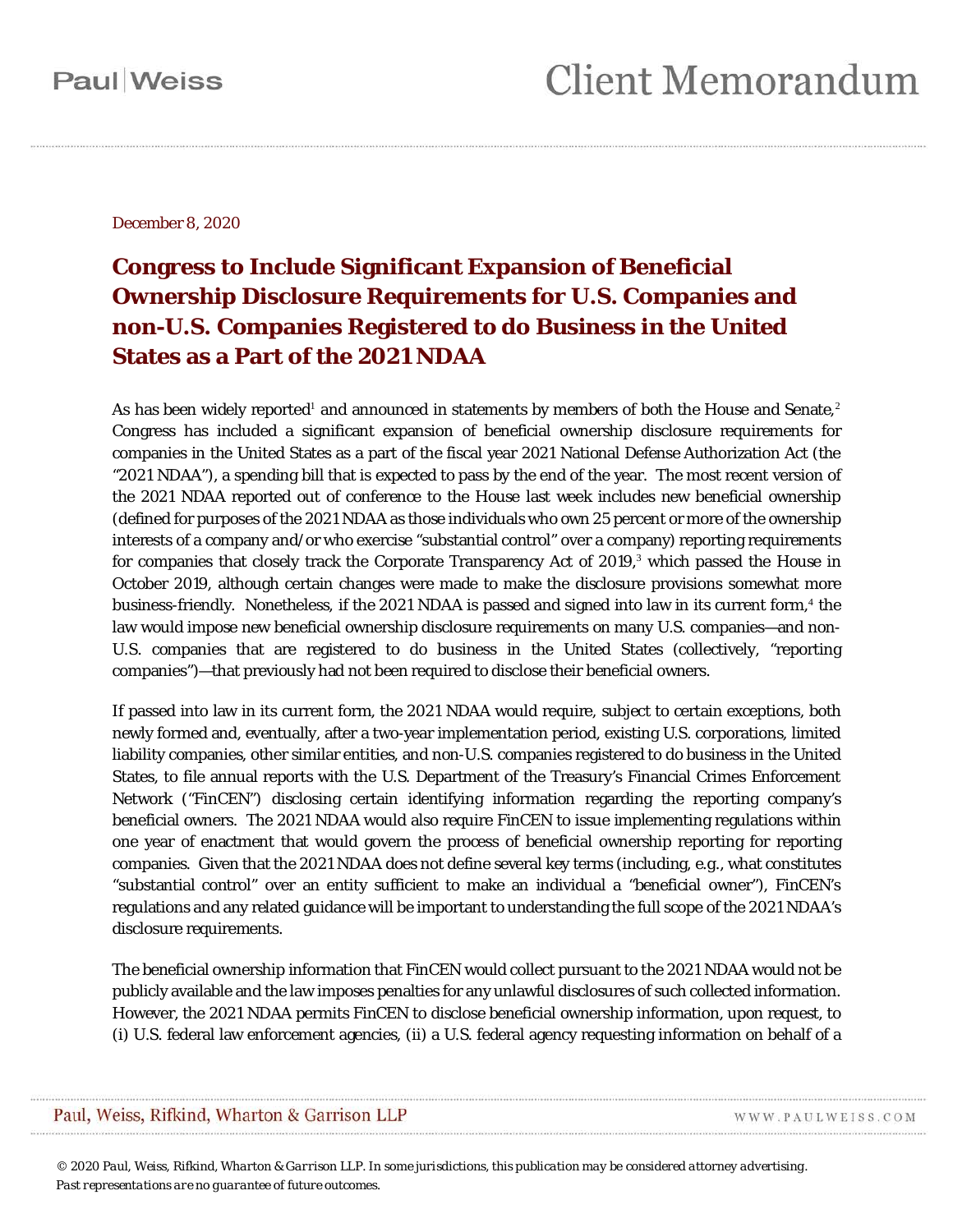# **Client Memorandum**

non-U.S. law enforcement agency, or (iii) with the consent of the reporting company, a financial institution in order to meet customer due diligence requirements imposed by law. The 2021 NDAA also permits FinCEN to disclose beneficial ownership information to state, local, and tribal law enforcement agencies, so long as such agencies have obtained a court order authorizing the agencies to seek such information.

Reporting companies that have not previously been subject to beneficial ownership disclosure requirements should carefully review the requirements of the 2021 NDAA, as well as the numerous exceptions, to determine whether they may have a disclosure obligation. Reporting companies that may be affected by these provisions should also closely monitor FinCEN's rulemaking process with respect to its implementation of the 2021 NDAA, as the regulations and any associated guidance that FinCEN may issue as such guidance will likely provide additional clarity on the scope of the 2021 NDAA's disclosure requirements including, among other things, which individuals will qualify as a beneficial owners by virtue of their "substantial control" over an entity.

#### **2021 NDAA Beneficial Ownership Disclosure Requirements and Exceptions**

The relevant provisions of the 2021 NDAA require each reporting company to submit to FinCEN, at the time of its formation (to the extent the reporting company has not yet been formed) and on an annual basis thereafter, its beneficial owner's or owners': (i) full legal name, (ii) date of birth, (iii) current residential or business street address, and (iv) unique identifying number from an "acceptable identification document" (including a U.S. passport, state driver's license or other U.S. state-issued identification document, or, if the person does not hold any U.S.-issued identification documents, a non-U.S. passport). The 2021 NDAA also creates a process through which FinCEN can issue reported beneficial owners a unique identifier that beneficial owners can then use in the future in place of re-providing the personally identifying information in (i)-(iv) above (subject to certain requirements for the beneficial owner to update the identifying information on file with FinCEN in the event of a change).

A "beneficial owner" for purposes of the 2021 NDAA is defined as any individual (*i.e.*, natural person) who, directly or indirectly, either "(i) exercises substantial control over the entity" or "(ii) owns or controls not less than 2[5](#page-4-4) percent of the ownership interest of the entity."<sup>5</sup> A reporting company could therefore have more than one beneficial owner for purposes of the 2021 NDAA and the 2021 NDAA requires the identifying information to be reported to FinCEN for "each beneficial owner" of a reporting company. As noted above, the 2021 NDAA does not define "substantial control" or even "control" and, therefore, FinCEN's implementing regulations and any associated guidance will be important in defining the precise scope of the disclosure requirements.

The 2021 NDAA also excepts certain persons from the definition of "beneficial owner," including: (i) persons acting as intermediaries, custodians, or agents on behalf of another individuals, (ii) an individual acting as an employee of an entity and whose control or economic benefits with respect to the reporting company is derived solely from their employment, and (iii) creditors of the reporting company, unless the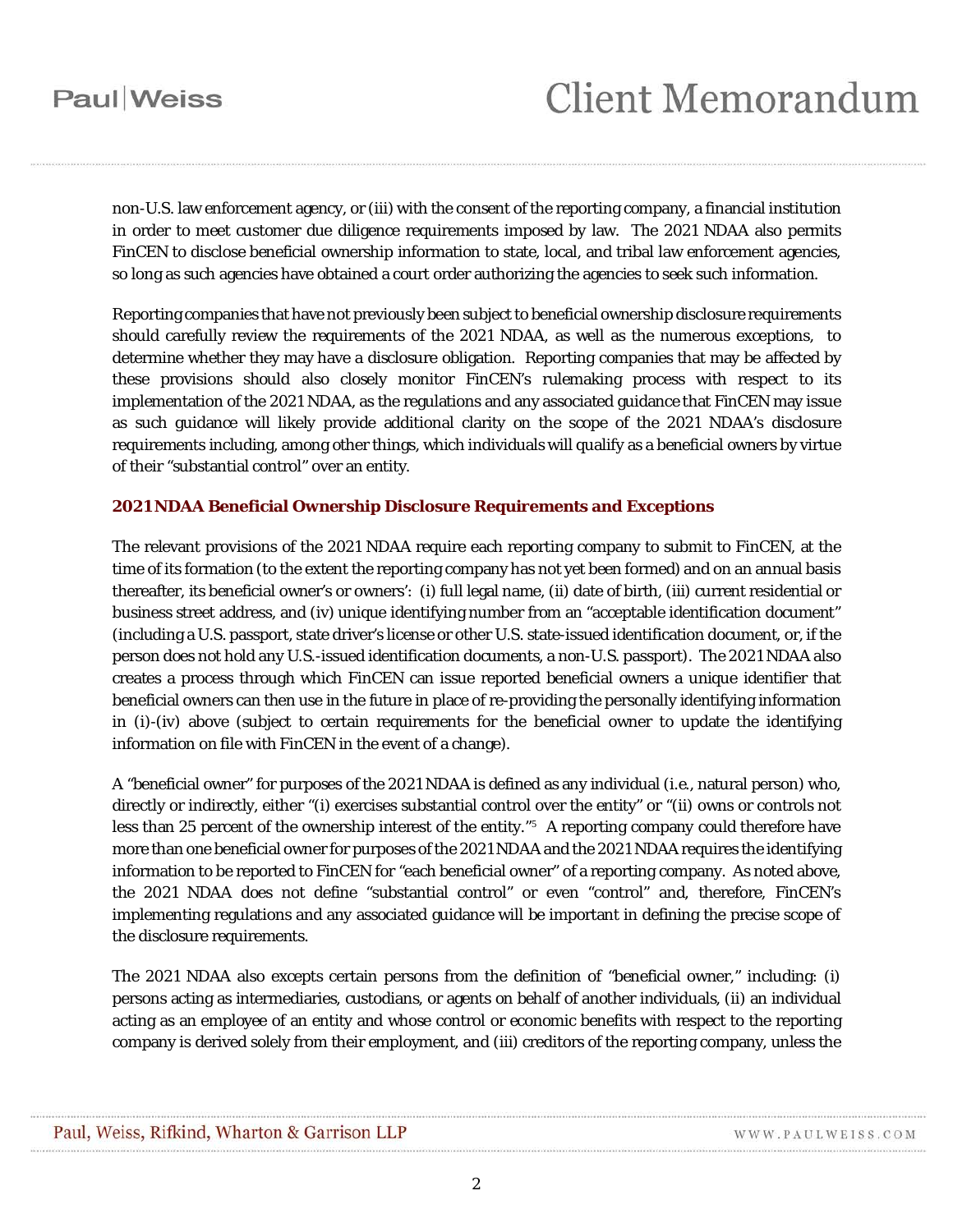creditor meets either the "substantial control" prong or owns or controls 25 percent or more of the ownership interests of the reporting company.

The term "reporting company" is defined broadly in the 2021 NDAA to mean any "corporation, limited liability company, or other similar entity" that is (i) created by the filing of a document with a U.S. state or (ii) formed under the law of a foreign (*i.e.*, non-U.S.) country and registered to do business in the United States by filing a document with a U.S. state. $^6$  $^6$  Despite this broad definition, the disclosure requirements of the 2021 NDAA are largely targeted at shell or holding companies as well as smaller corporations or limited liability companies with limited operations. This is due to the definition of "reporting company," which specifically excludes over 20 broad classes of regulated, publicly traded, non-profit, and government entities.[7](#page-4-6) The 2021 NDAA also authorizes the Secretary of the Treasury (in consultation with other relevant U.S. government agencies) to designate additional types of entities to be excluded from the definition of "reporting company."

One notable exclusion to the definition of "reporting company" that may be relevant to smaller, nonpublicly-listed companies is the exclusion for any entity that: (i) employs more than 20 employees on a fulltime basis in the United States; (ii) filed (in the previous year) U.S. federal income tax returns demonstrating more than \$5 million in gross receipts or sales in the aggregate (including the receipts or sales of (A) other entities owned by the entity and (B) other entities through which the entity operates); and (iii) has an operating presence at a physical office within the United States.

#### **Implications**

The beneficial ownership disclosure requirements within the 2021 NDAA are the result of almost a decade of bipartisan concern in Congress regarding the use of U.S.-organized shell companies for money laundering and other illicit purposes. Although the disclosure requirements in the 2021 NDAA are not quite as extensive as those originally included in the House's Corporate Transparency Act of 2019, the requirements in the 2021 NDAA are nonetheless a significant expansion of beneficial ownership reporting requirements for reporting companies and, in particular, will impose new reporting requirements on smaller reporting companies that are not publicly listed or otherwise regulated by a relevant U.S. government agency.

President Trump has threatened to veto the 2021 NDAA for reasons not related to its beneficial ownership disclosure requirements; however, based upon public reporting, Congress currently appears poised to pass the 2021 NDAA in spite of this veto threat, and potentially with veto-proof vote margins in both the House and Senate.<sup>[8](#page-5-0)</sup> As the disclosure requirements of the 2021 NDAA have bipartisan support and have remained in the bill after going through conference, these provisions are very likely to be included in the version of the 2021 NDAA that Congress ultimately passes. It is anticipated that Congress will pass the 2021 NDAA in the next one or two weeks and, in any event, by the end of 2020.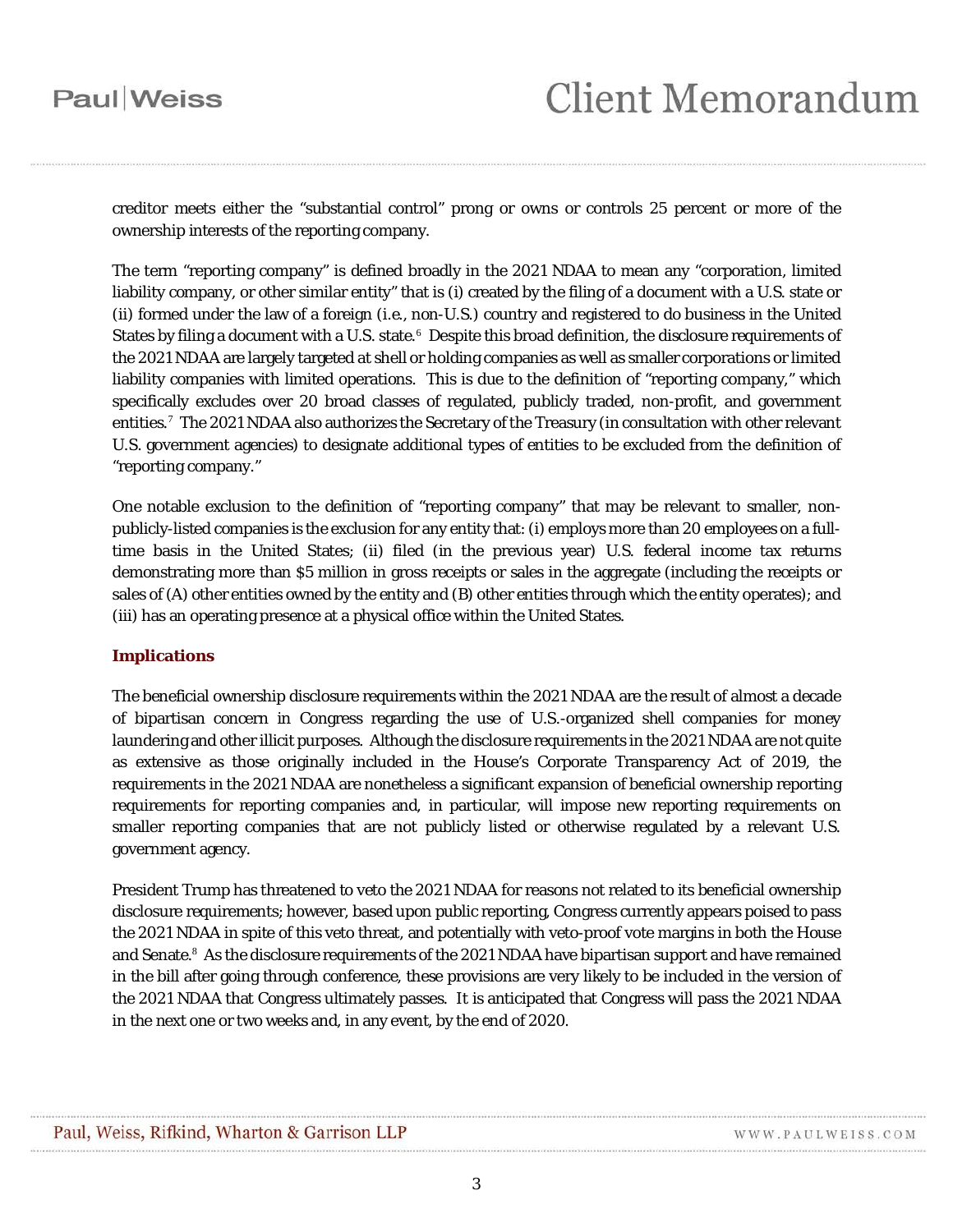# **Client Memorandum**

As a result, reporting companies and particularly those reporting companies that have not previously been subject to beneficial ownership disclosure requirements in the United States, should carefully review the disclosure requirements within the 2021 NDAA to determine whether the bill, if passed into law, may impose reporting requirements on them. U.S. companies and non-U.S. companies registered to do business in the United States should also review the broad list of exclusions from the definition of "reporting company" in the 2021 NDAA to see if any exclusion(s) may be applicable to them. Reporting companies should also closely monitor FinCEN's rulemaking process to implement the disclosure requirements of the 2021 NDAA as well as any guidance FinCEN issues, as both may provide additional context around certain definitions of terms used in the 2021 NDAA, including, among others, what constitutes "substantial control" over an entity that is sufficient to be considered to be a beneficial owner.

Finally, as a result of the increased beneficial ownership reporting requirements to FinCEN for reporting companies, another section of the 2021 NDAA instructs the Secretary of the Treasury to remove (once the FinCEN regulations implementing the 2021 NDAA beneficial owner reporting requirements are issued) certain customer due diligence requirements with respect to the beneficial owners of financial institutions' legal entity customers that ARE currently in force at 31 C.F.R. § 1010.230(b)-(j) in order to "reduce any burdens on financial institutions and legal entity customers" that, in light of the new reporting requirements of the 2021 NDAA, would be "unnecessary or duplicative." However, this section of the 2021 NDAA also allows the Secretary of the Treasury to retain some discretion to revise or undergo additional rulemaking with respect to the remaining customer due diligence regulatory requirements for financial institutions.

We will continue to monitor these developments and will provide further updates as appropriate.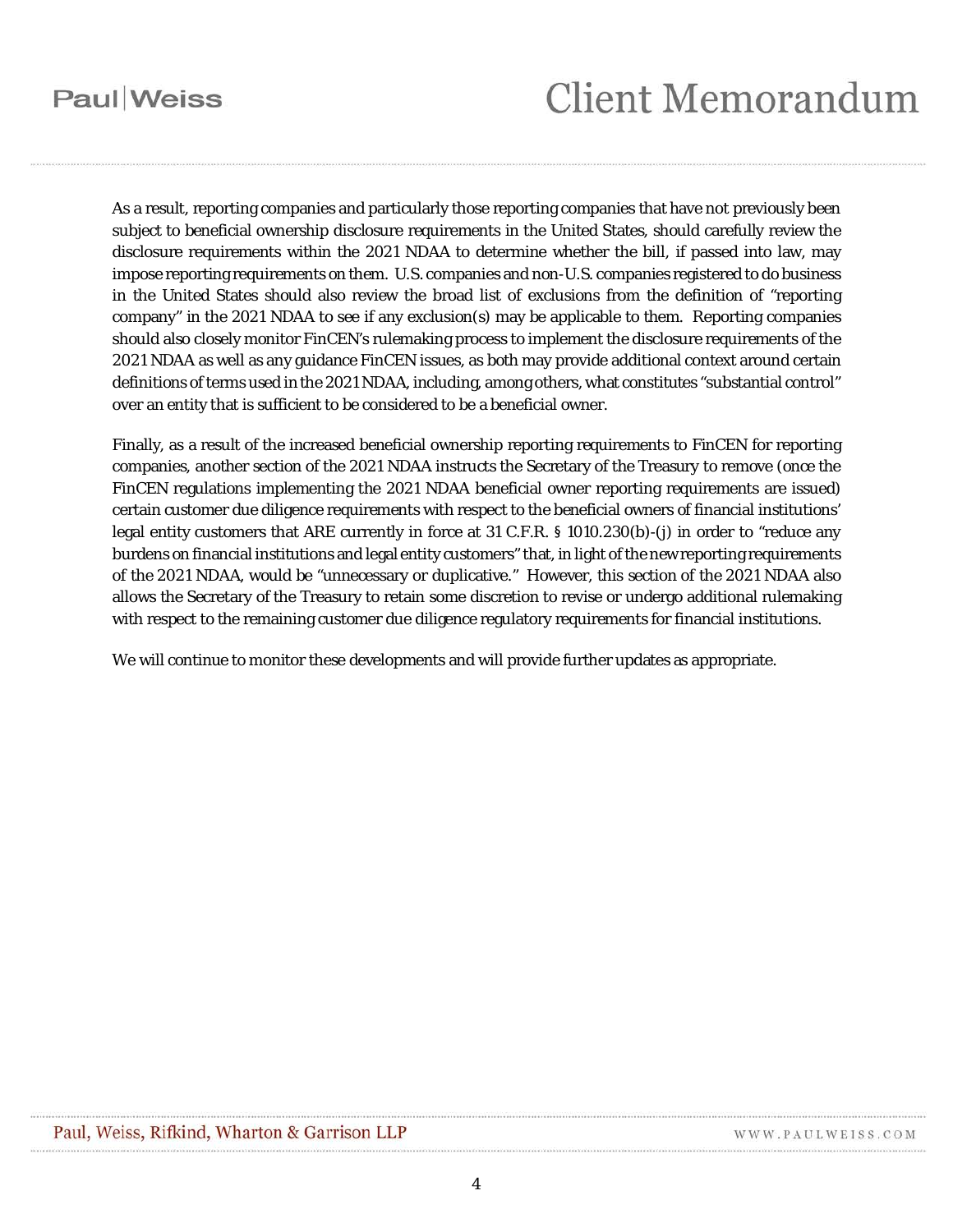# **Client Memorandum**

#### \* \* \*

This memorandum is not intended to provide legal advice, and no legal or business decision should be based on its content. Questions concerning issues addressed in this memorandum should be directed to:

| H. Christopher Boehning | Jessica S. Carey       | Michael E. Gertzman       |
|-------------------------|------------------------|---------------------------|
| $+1-212-373-3061$       | $+1-212-373-3566$      | $+1-212-373-3281$         |
| cboehning@paulweiss.com | jcarey@paulweiss.com   | mgertzman@paulweiss.com   |
| Roberto J. Gonzalez     | Brad S. Karp           | Mark F. Mendelsohn        |
| $+1-202-223-7316$       | $+1-212-373-3316$      | $+1-202-223-7377$         |
| rgonzalez@paulweiss.com | bkarp@paulweiss.com    | mmendelsohn@paulweiss.com |
| Richard S. Elliott      | Rachel M. Fiorill      | Karen R. King             |
| $+1-202-223-7324$       | $+1-202-223-7346$      | $+1-212-373-3784$         |
| relliott@paulweiss.com  | rfiorill@paulweiss.com | kking@paulweiss.com       |

*Associates Anand Sithian and Joshua R. Thompson contributed to this client alert.*

 $\overline{a}$ 

<span id="page-4-0"></span><sup>1</sup> *See*, *e.g.*, Alex Gangitano, *Sweeping Financial Crimes Bill to Hitch a Ride on Defense Measure*," THE HILL (Dec. 3, 2020), available [here;](https://thehill.com/business-a-lobbying/business-a-lobbying/528496-sweeping-financial-crimes-bill-to-hitch-a-ride-on) Zachary Warmbrodt, *Lawmakers Clinch Deal on Decadelong Fight Against Shell Companies*," POLITICO (Nov. 25, 2020), available [here.](https://www.politico.com/news/2020/11/25/lawmakers-fight-shell-companies-440618)

<span id="page-4-1"></span><sup>2</sup> *See*, *e.g.*, Office of Representative Carolyn Maloney, Press Release, *Maloney Celebrates Inclusion of Corporate Transparency Act in FY2021 NDAA*, (Nov. 19, 2020), availabl[e here;](https://maloney.house.gov/media-center/press-releases/maloney-celebrates-inclusion-of-corporate-transparency-act-in-fy2021) Office of Senator Sherrod Brown, Press Release, *Brown Hails Inclusion of the Anti-Money Laundering Act and Corporate Transparency Act in NDAA Conference Report*, (Dec. 3, 2020), available [here.](https://www.brown.senate.gov/newsroom/press/release/brown-anti-money-laundering-act-corporate-transparency-act-ndaa-report)

<span id="page-4-2"></span><sup>&</sup>lt;sup>3</sup> The Corporate Transparency Act of 2019, H.R. 2513, 116th Cong. (2019), available [here.](https://www.congress.gov/bill/116th-congress/house-bill/2513/text)

<span id="page-4-3"></span><sup>&</sup>lt;sup>4</sup> The William M. (Mac) Thornberry National Defense Authorization Act for Fiscal Year 2021, H.R. 6395 (Conference Report Dec. 2, 2020), 116th Cong. (2020) § 6403 ("2021 NDAA"), available [here.](https://docs.house.gov/billsthisweek/20201207/CRPT-116hrpt617.pdf)

<span id="page-4-4"></span><sup>5</sup> *Id*.

<span id="page-4-5"></span><sup>6</sup> *Id*.

<span id="page-4-6"></span> $7$  The definition of "reporting company" in the 2021 NDAA does not include:

<sup>&</sup>quot;(i) an issuer (I) of a class of securities registered under section 12 of the Securities Exchange Act of 1934 (15 U.S.C. 78l) or (II) that is required to file supplementary and periodic information under section 15(d) of the Securities Exchange Act of 1934 (15 U.S.C. 78o(d));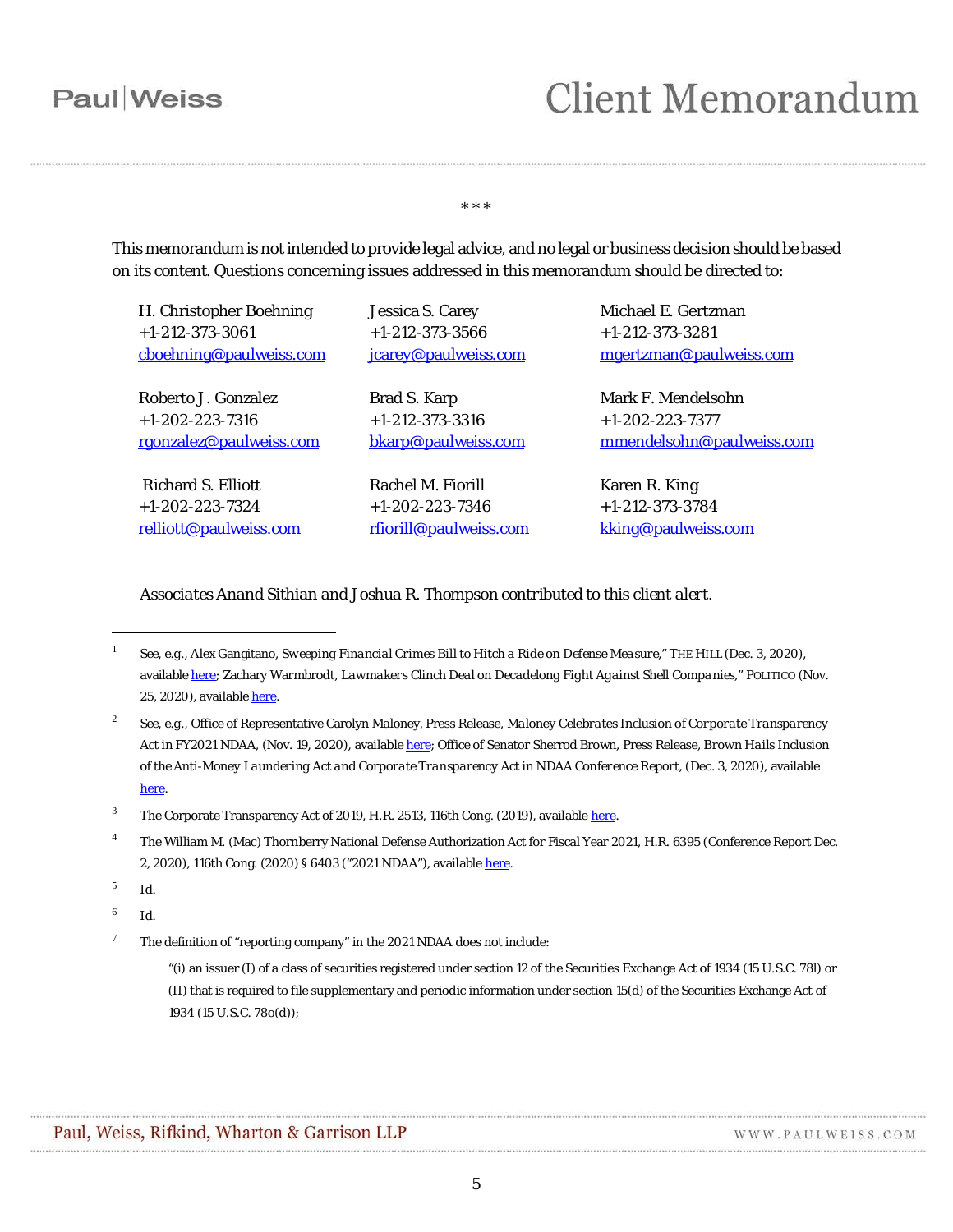-

### **Client Memorandum**

(ii) an entity (I) established under the laws of the United States, an Indian Tribe, a State, or a political subdivision of a State, or under an interstate compact between 2 or more States; and (II) that exercises governmental authority on behalf of the United States or any such Indian Tribe, State, or political subdivision;

(iii) a bank, as defined in (I) section 3 of the Federal Deposit Insurance Act (12 U.S.C. 1813); (II) section 2(a) of the Investment Company Act of 1940 (15 U.S.C. 80a–2(a)); or (III) section 202(a) of the Investment Advisers Act of 1940 (15 U.S.C. 80b–2(a));

(iv) a Federal credit union or a State credit union (as those terms are defined in section 101 of the Federal Credit Union Act (12 U.S.C. 1752));

(v) a bank holding company (as defined in section 2 of the Bank Holding Company Act of 1956 (12 U.S.C. 1841)) or a savings and loan holding company (as defined in section 10(a) of the Home Owners' Loan Act (12 U.S.C. 1467a(a)));

(vi) a money transmitting business registered with the Secretary of the Treasury under section 5330;

(vii) a broker or dealer (as those terms are defined in section 3 of the Securities Exchange Act of 1934 (15 U.S.C. 78c)) that is registered under section 15 of that Act (15 U.S.C. 78o);

(viii) an exchange or clearing agency (as those terms are defined in section 3 of the Securities Exchange Act of 1934 (15 U.S.C. 78c)) that is registered under section 6 or 17A of that Act (15 U.S.C. 78f, 78q–1);

(ix) any other entity not described in clause (i), (vii), or (viii) that is registered with the Securities and Exchange Commission under the Securities Exchange Act of 19 1934 (15 U.S.C. 78a et seq.);

<span id="page-5-0"></span>(x) an entity that (I) is an investment company (as defined in section 3 of the Investment Company Act of 1940 (15 U.S.C. 80a–3)) or an investment adviser (as defined in section 202 of the Investment Advisers Act of 1940 (15 2 U.S.C. 80b–2)); and (II) is registered with the Securities and Exchange Commission under the Investment Company Act of 1940 (15 U.S.C. 80a–1 et seq.) or the Investment Advisers Act of 1940 (15 U.S.C. 80b–1 et seq.);

(xi) an investment advisor (I) described in section 203(l) of the Investment Advisers Act of 1940 (15 U.S.C. 80b–3(l)); and (II) that has filed Item 10, Schedule A, and Schedule B of Part 1A of Form ADV, or any successor thereto, with the Securities and Exchange Commission;

(xii) an insurance company (as defined in section 2 of the Investment Company Act of 1940 (15 U.S.C. 80a–2));

(xiii) an entity that (I) is an insurance producer that is authorized by a State and subject to supervision by the insurance commissioner or a similar official or agency of a State; and (II) has an operating presence at a physical office within the United States;

(xiv) (I) a registered entity (as defined in section 1a of the Commodity Exchange Act (7 U.S.C. 1a)); or (II) an entity that is (aa)(AA) a futures commission merchant, introducing broker, swap dealer, major swap participant, commodity pool operator, or commodity trading advisor (as those terms are defined in section 1a of the Commodity Exchange Act (7 U.S.C. 1a)); or (BB) a retail foreign exchange dealer, as described in section 2(c)(2)(B) of that Act (7 U.S.C. 2(c)(2)(B)); and (bb) registered with the Commodity Futures Trading Commission under the Commodity Exchange Act (7 U.S.C. 1 et seq.); (xv) a public accounting firm registered in accordance with section 102 of 3 the Sarbanes-Oxley Act of 2002 (15 4 U.S.C. 7212);